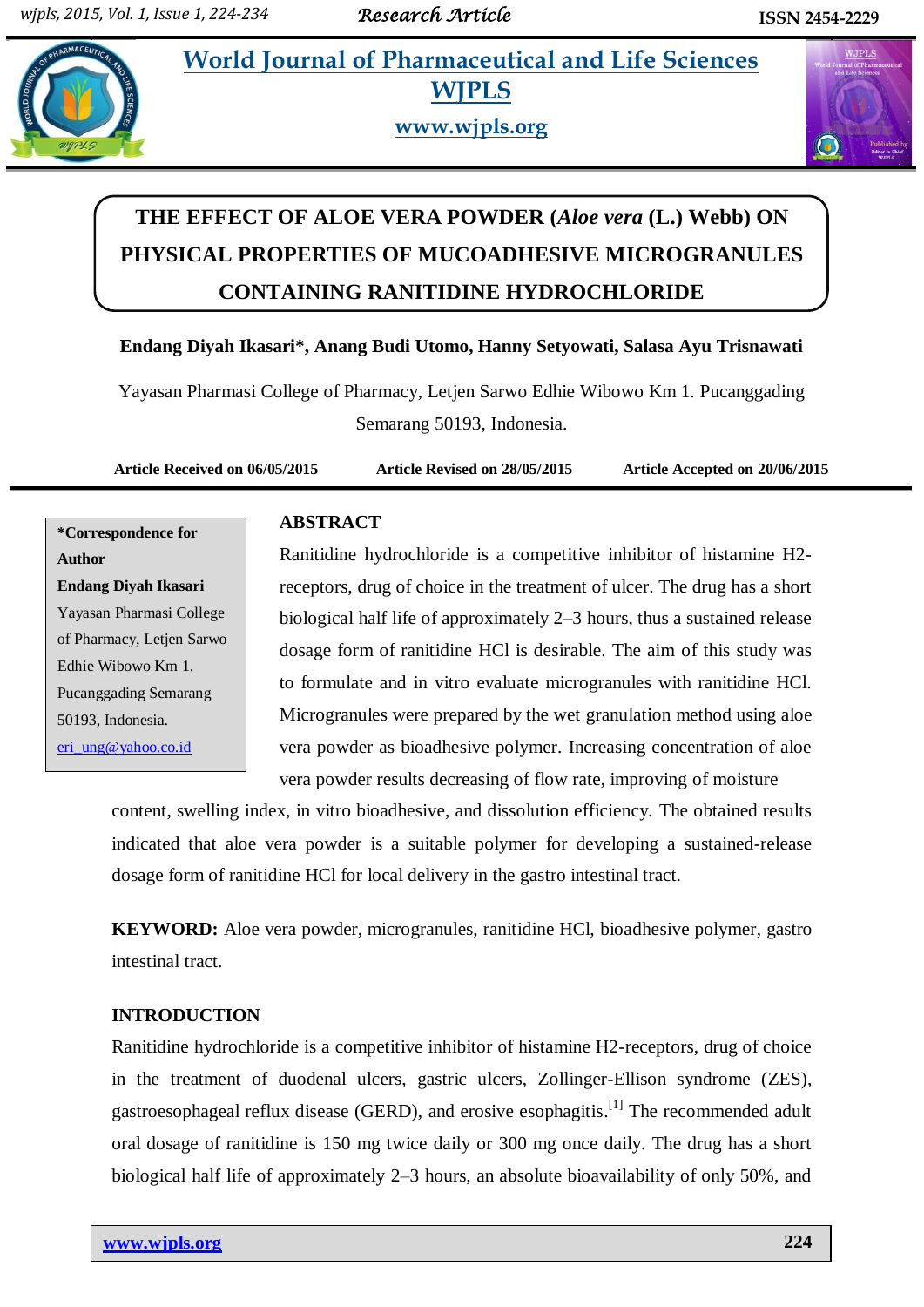it is absorbed only in the initial part of the small intestine. A conventional dose of 150 mg can inhibit gastric acid secretion up to 5 hours but not up to 10 hours. An alternative dose of 300 mg leads to plasma fluctuations; thus a sustained release dosage form of ranitidine HCl is desirable. [2]

There are a number of approaches that can be used to prolong gastric retention time, one of them is polymeric bioadhesive systems. Aloe vera gel can act as natural polymer bioadhesive in many biomedical applications, including drug delivery systems because of their polysaccharide contents.<sup>[3]</sup> This substances can be founded in the parenchim tissues of Aloe vera,<sup>[4]</sup> but it has disadvantages of physicochemical properties, such as sensitive to heat, light, air, and easy to oxidation. Therefore, it is important to make a good stability using freeze drying method.<sup>[5]</sup>

The objective of this study is to prepare gastro retentive mucoadhesive microgranules of ranitidine HCl, to release the drug in a controlled manner and to optimize the release profile and bioadhesion of the system. Formulated microgranules were characterized for its flow rate, moisture content, swelling index, dissolution efficiency, and particle size using SEM (Scanning Electron Microscopy). Prolonged gastric retention improves bioavailability, reduces drug waste, and improves solubility of drugs that are less soluble in a high pH environment. It is also suitable for local drug delivery to the gastro intestinal tract.<sup>[6]</sup>

## **MATERIALS AND METHODS**

The materials used were aloe vera powder (*Aloe vera* (L.) Webb), aquadestilata, dextrin, FDC green, ethanol 96%, natrium chlorida, ranitidine hydrochloride, polyvinilpyrolidon K-30, carbopol 934P, lactosum, acid hydrochloride, and gastric mucosa from male white rats Wistar strain.

The instrumen used were analytical scales, ceramic mortar, sieve no. 30 and 40 mesh, pH meter (Hanna instrument), moisturemeter (G-Won Hitect Co.LDT, RRC), stopwatch, spectrophotometer UV-Vis mini 1240 (Shimadzu), dissolution apparatus type I basket (Veego VDA 6-DR), freeze dryer, and Scanning Electron Microscopy (Biometrics: SEM-CS491Q/790Q).

## **Preparation of Aloe Vera Powder**

Aloe vera (*Aloe vera* (L.) Webb) which has been identified were washed, then cutted, and peeled. This stuff were heated by water (at a temperature of  $70^{\circ}$ C for 10 minute) to get aloe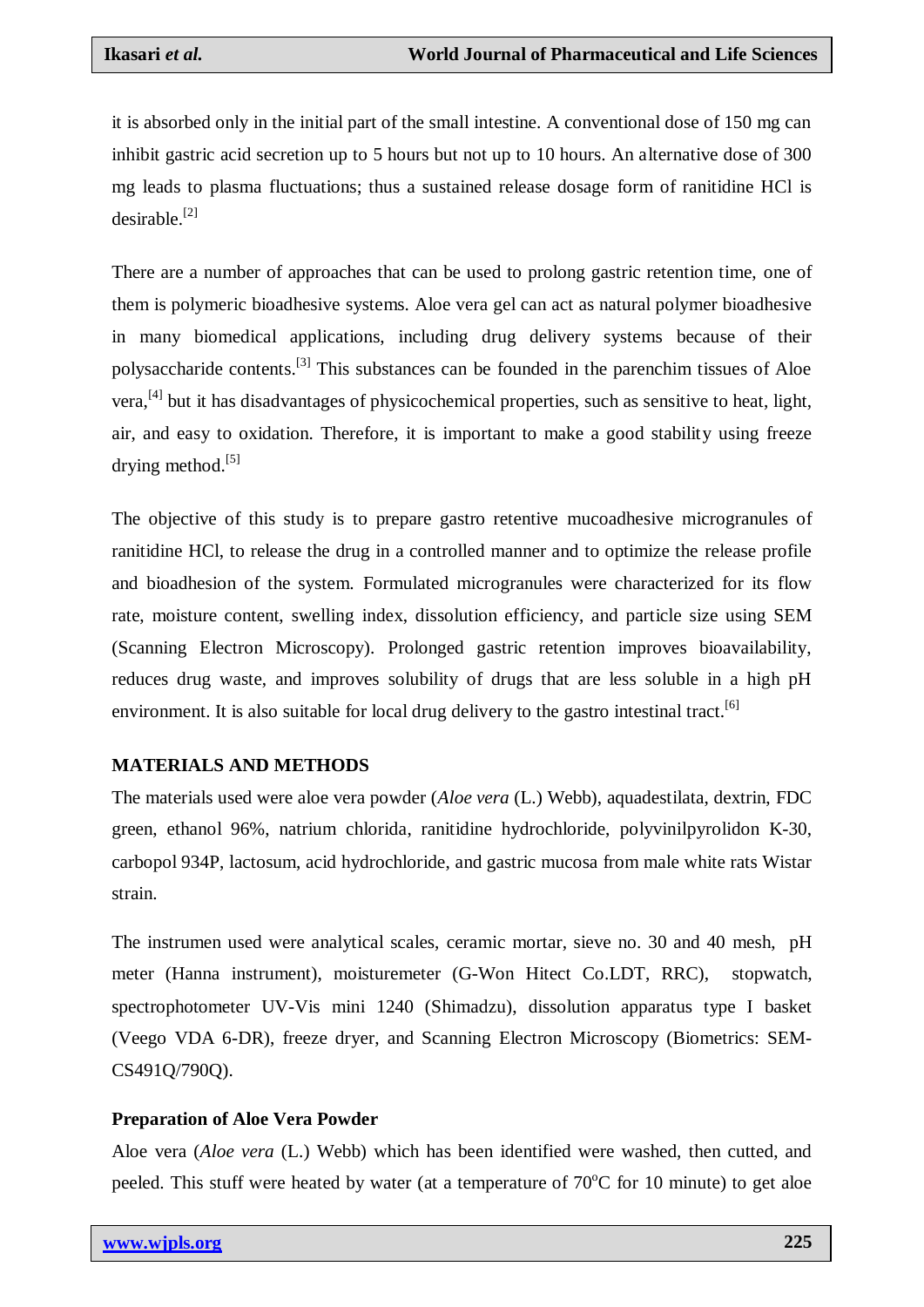vera gel. The gel was filtered and blended into aloe vera pulp, then dried using freeze dryer (at a temperature of  $0^{\circ}$ C and pressure of 4,58 torr) by adding dextrin 15%. Next, the obtained dried powder were sieved through the set of sieves and calculated their yield.<sup>[5]</sup>

| <b>Formulation of Microgranules Containing with Ranitidine HCI</b> |  |  |
|--------------------------------------------------------------------|--|--|
|--------------------------------------------------------------------|--|--|

| <b>Batches</b> | Ranitidine<br><b>HCl</b><br>(mg) | Aloe vera<br>powder $(\% )$ | Carbopol<br>934P<br>$(\%)$ | <b>PVP K30 5%</b><br>(mL) | <b>FDC</b><br><b>Green</b><br>$\frac{1}{2}$ | Lactosum<br>$\frac{1}{2}$ |
|----------------|----------------------------------|-----------------------------|----------------------------|---------------------------|---------------------------------------------|---------------------------|
| F1             | 300                              |                             | 15                         |                           | 0.25                                        | ad 100                    |
| F2             | 300                              |                             |                            |                           | 0.25                                        | ad 100                    |
| F3             | 300                              |                             |                            |                           | 0.25                                        | ad 100                    |

**Table 1. Composition of various aloe vera powder microgranules formulations**

Microgranules were prepared in at least 3 batches in a ceramic mortar by the modified wet granulation technique. Ranitidine HCl, aloe vera powder, carbopol 934P, PVP K-30, FDC green, and lactosum were weighted **(Table 1)**, then blended and mixed thoroughly. Next, the proper amount of 5% PVP K-30 in ethanol (and FDC green) was gradually added to moisten the powders. The wet granules were sieved no 30 and 40 mesh, then dried (at a temperature of  $35^{\circ}$ C for 25 minute). The dried granules were tested for physical properties including flow rate, moisture content, swelling index, in vitro bioadhesive, dissolution efficiency, and particle size using SEM (Scanning Electron Microscopy). The data were analysed by analysis of variance (ANOVA) followed by post hoc test, with the level of significance set at  $P <$ 0.05.

#### **RESULT AND DISCUSSION**

Aloe vera gel has susceptible to microbial spoilage as well as enzymatic and oxidation reactions. However, contact with the air will incerase the oxidation reactions, results yellowbrownish gel. Dehydration of samples is necessary to improved their stability and less susceptible to spoiling during storage.<sup>[7]</sup> Freeze drying method is the best choice to dehydration the sample due to lower temperature and pressure ( $0^{\circ}$ C and 4,58 torr). The dried samples were sieved through no. 60 mesh, characterized by loose powder, white-brownish, odorless, and tasteless (Fig. 1). Yield of 6,52% aloe vera powder were calculated by weighing dried samples (436 gram) and referring it to the initial amount of aloe vera gel (6,6872 kg).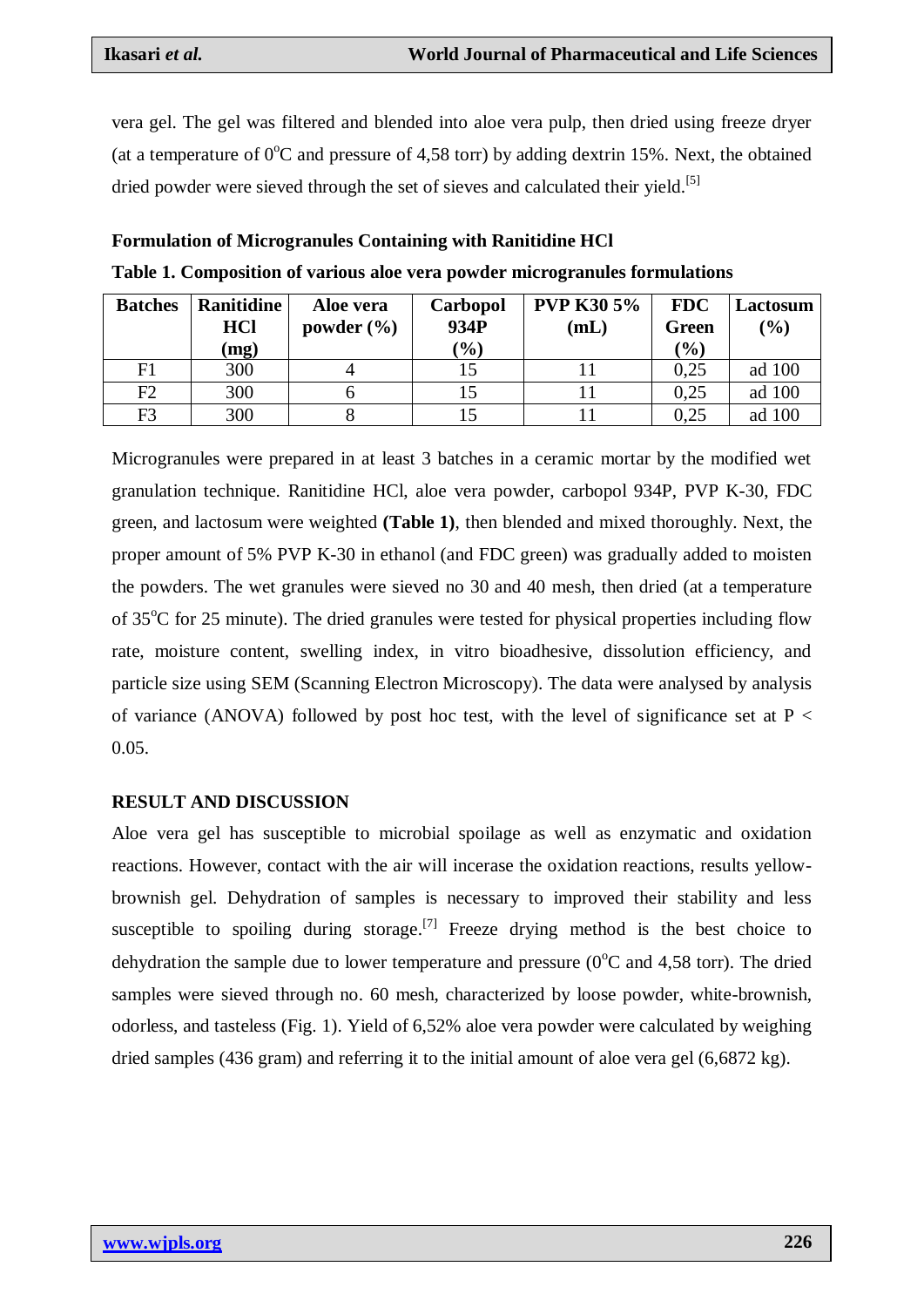

**Figure 1. Ranitidine microgranules: batch F1 (A), batch F2 (B), and batch F3 (C)**

Three batches of microgranules were formulated by aloe vera powder and carbopol 934P as bioadhesive polymer. Carbopol 934P was selected as a copolymer for the preparation of microgranules owing to its mucoadhesive properties and it may give better synergistic effect for the treatment of ulcer. It was expected that improved adherence to the mucosa would both prolong gastric residence and result in more localized drug release, [8] shown in **Table 2**.

| <b>Physical properties</b>    | F1                   | ${\bf F2}$           | F3                   |
|-------------------------------|----------------------|----------------------|----------------------|
| Flow rate $(g/sec)$           | $15.3560 \pm 0.6103$ | $13.8540 \pm 0.2488$ | $12.4984 \pm 0.2829$ |
| Moisture content $(\%)$       | $0.48 \pm 0.0274$    | $0.63 \pm 0.0274$    | $0.70 \pm 0.0354$    |
| Swelling index $(\% )$        | $297.2 \pm 87.7236$  | $414.8 \pm 35.3406$  | $555.6 \pm 44.4414$  |
| In vitro bioadhesive (%)      |                      |                      |                      |
| $5th$ minute                  | $81.6 \pm 2.1909$    | $86.4 \pm 2.1909$    | $90.4 \pm 2.1909$    |
| $10^{\text{th}}$ minute       | $71.2 \pm 3.3466$    | $80 \pm 2.8284$      | $86.4 \pm 2.1909$    |
| Dissolution efficiency $(\%)$ | $75.59 \pm 9.0375$   | $77.89 \pm 6.2546$   | $79.50 \pm 9.5278$   |
| Particle size $(\mu m)$       | $7.04 \pm 3.1457$    | $5.6429 \pm 1.7069$  | $2.8664 \pm 3.0189$  |
|                               |                      |                      |                      |

Notes:

FI= ranitidine microgranules with 4% of aloe vera powder.

F2= ranitidine microgranules with 6% of aloe vera powder.

F3= ranitidine microgranules with 8% of aloe vera powder.

Mean  $\pm$  SD, n = 5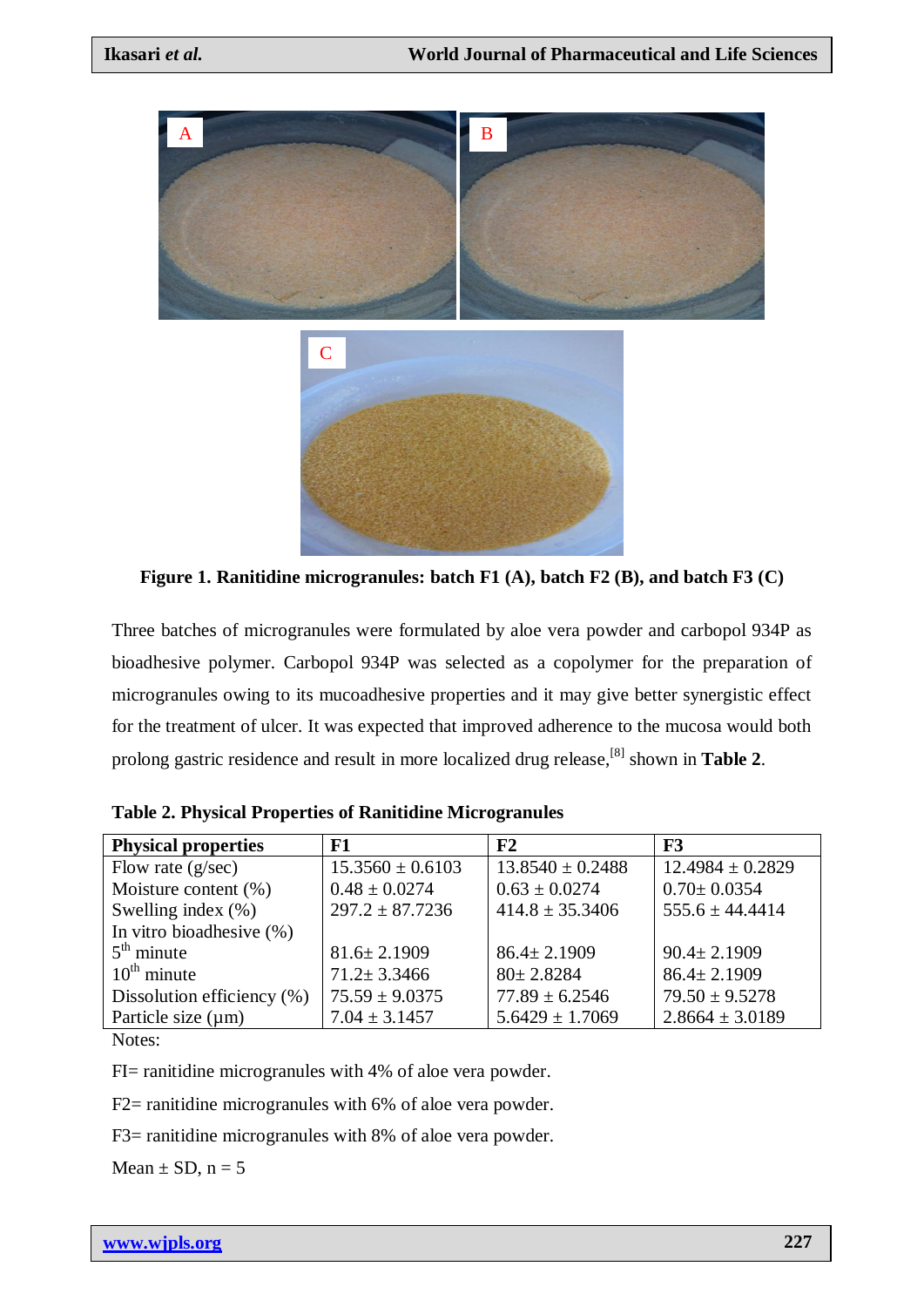## **Microgranules Size and Shape Morphology**

Photomicrographs (x 1000 magnifications) of dried microgranules are shown in Fig.2. The shape of microgranules demonstrated in light microscope is amorphous and the morphology of the microspheres was examined by scanning electron microscopy. Batch F1, F2, and F3 has particle size of 7.04 um, 5.6429 um, and 2.8664 um for 1000 magnifications, whereas 789.75 µm, 681 µm, and 826.6667 µm for 50 magnifications, respectively. All batches fit up the requirements of particle size, which is between  $425-850 \mu m$ .<sup>[9]</sup>

Each batch of ranitidine microgranules was ordered into amorphous state. The enhancement of drug release can usually be achieved using the drug in its amorphous state, because no energy is required to break up the crystal lattice during the dissolution process.<sup>[10]</sup>



**Figure 2. Microscopic images of ranitidine microgranules: batch F1 (A), batch F2 (B), and batch F3 (C)**

## **Flow Rate**

Based on table 2, F1 has flow rate of 15.3560 g/sec compared to F2 (13.8540 g/sec) and F3 (12.4984 g/sec). This results correlate to moisture content, proved by batch F1 which has the fastest flow rate due to the lowest moisture content. All batches fulfill the requirements of flow rate, which is not more than 10 second of 100 gram granules to flow or more than 10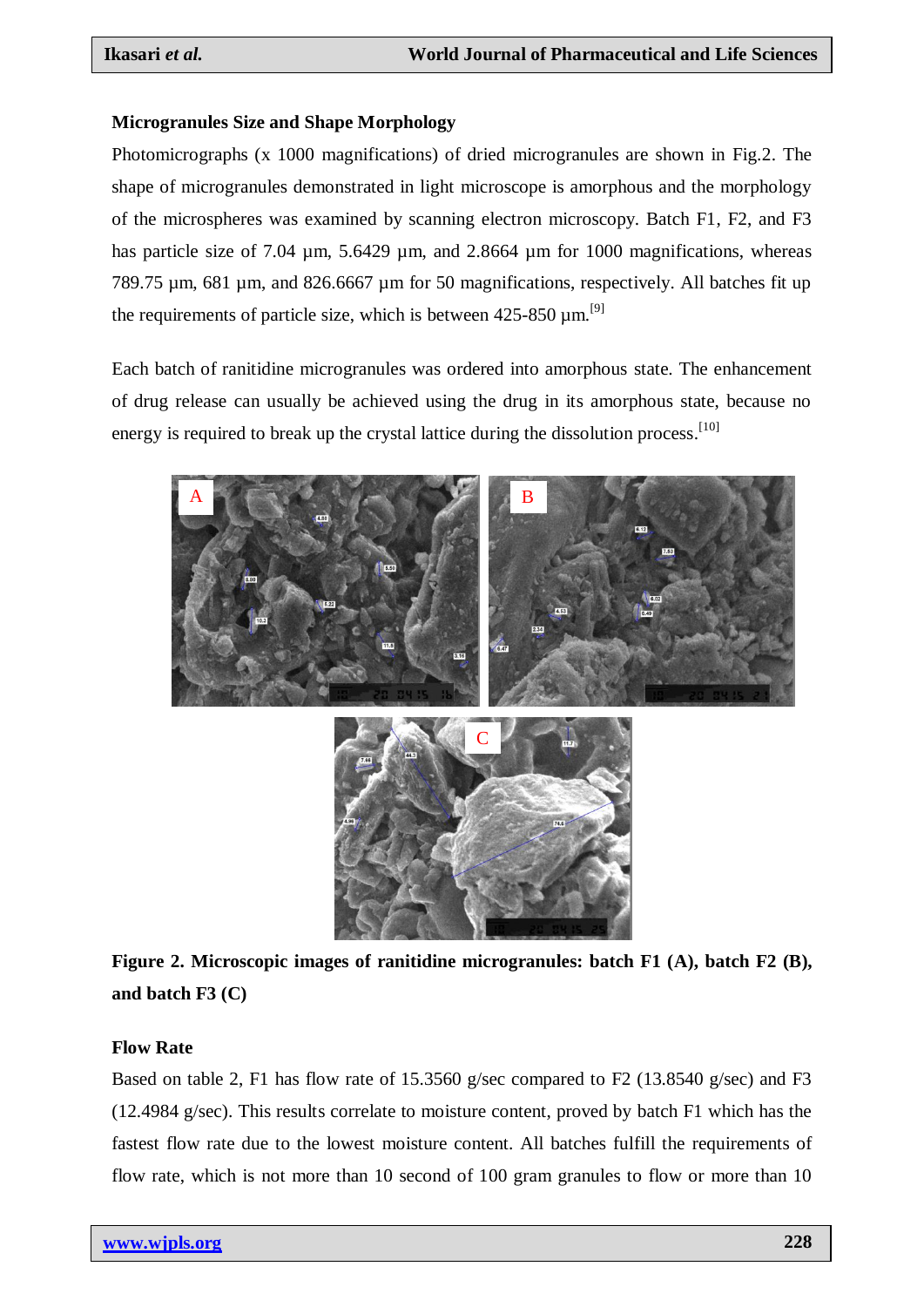g/sec, its usually known as free flowing properties.<sup>[11]</sup> Statistical analysis was performed using the analysis of variance (ANOVA), explain that all batches has significant comparison due to the different of aloe vera powder concentration.

#### **Swelling Index**

Ranitidine microgranules were placed in a basket, to measure the increase in area due to swelling of the microgranules. Nine hundred mL of pH 1.2 HCl medium was poured into the dissolution apparatus type I. An increase in the weight of the microgranules was noted in 5 and 10 minute, then the weight was calculated. The swelling index was calculated by using the following formula,

$$
\%S = \frac{Wt - Wo}{Wo}x100\%
$$

Where, %  $S =$  swelling index,  $Wt =$  the weight of swollen microgranules after time t, and Wo  $=$  weight of microgranules at zero time.<sup>[12]</sup>

The drug loaded microgranules were showing the most swelling index in batch F3, which contain aloe vera powder 8% and carbopol 934P 15% (Fig. 3). The more concentration of aloe vera powder, the more swelling index because of the more water absorption. In acidic medium, carbopol 934P are in a collapsed form due to hydrogen bonding, which supporting the swelling of microgranules.<sup>[13]</sup>

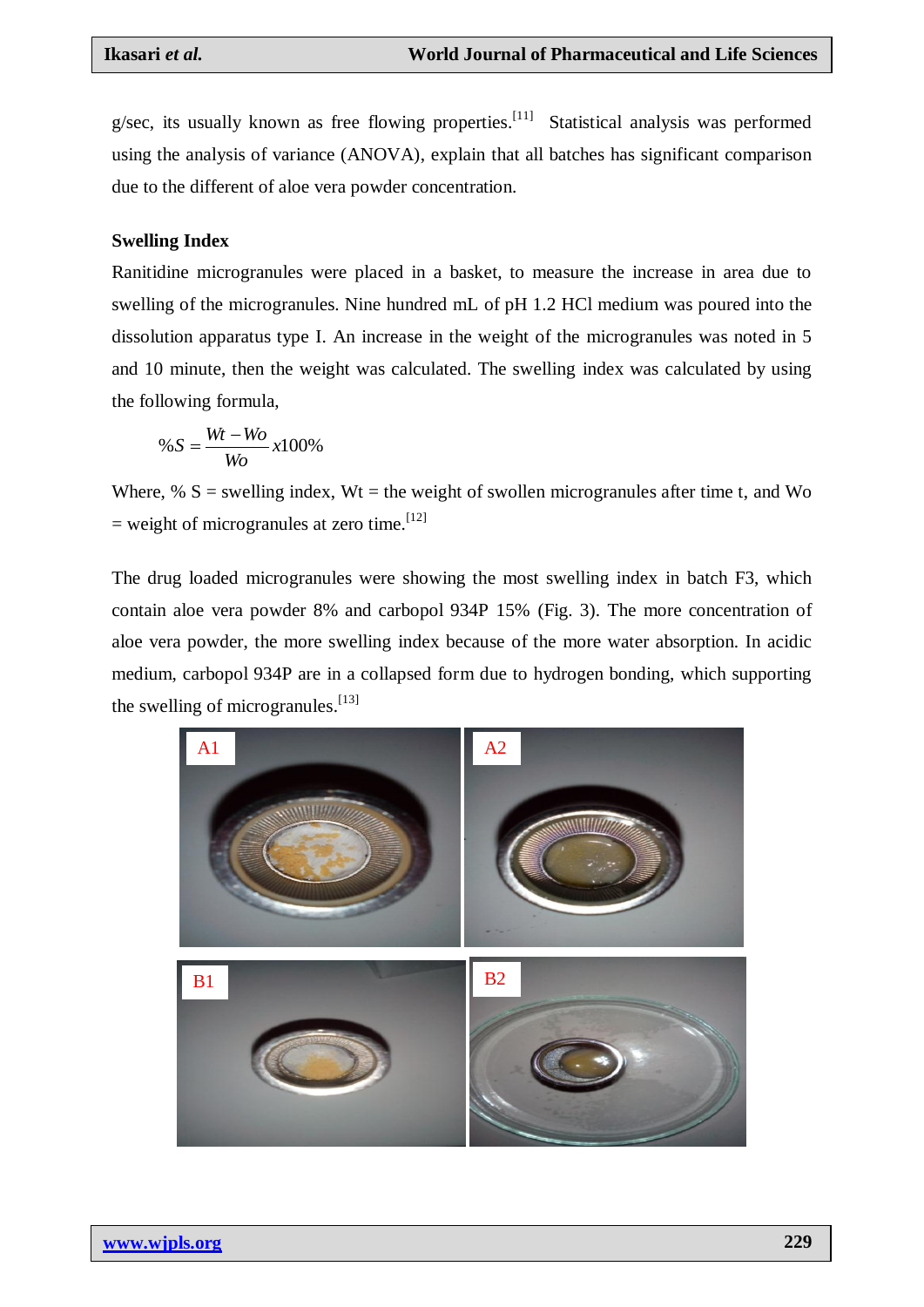

**Figure 2. Swelling index of ranitidine microgranules: batch F1 (A1: initial, A2: final), batch F2 (B1: initial, B2: final) and batch F3 (C1: initial, C2: final)**

#### **In vitro Bioadhesive**

When designing a bioadhesive properties, it is more important to guarantee its adhesivity to the mucosa. Mucoadhesive strength was found to be directly proportional to the concentration of aloe vera powder. This may be due to the formation of strong gel which penetrate deeply into the molecules of mucin and show strong bioadhesion. Thus batch F1 which contain lowest amount of aloe vera powder show lowest mucoadhesivity while F3 containing highest amount of aloe vera powder show highest mucoadhesive strength. Another polymer which affects the mucoadhesive strength is carbopol 934P and it has a positive effect on mucoadhesive strength, as shown in **Table 2 and Figure 4**.

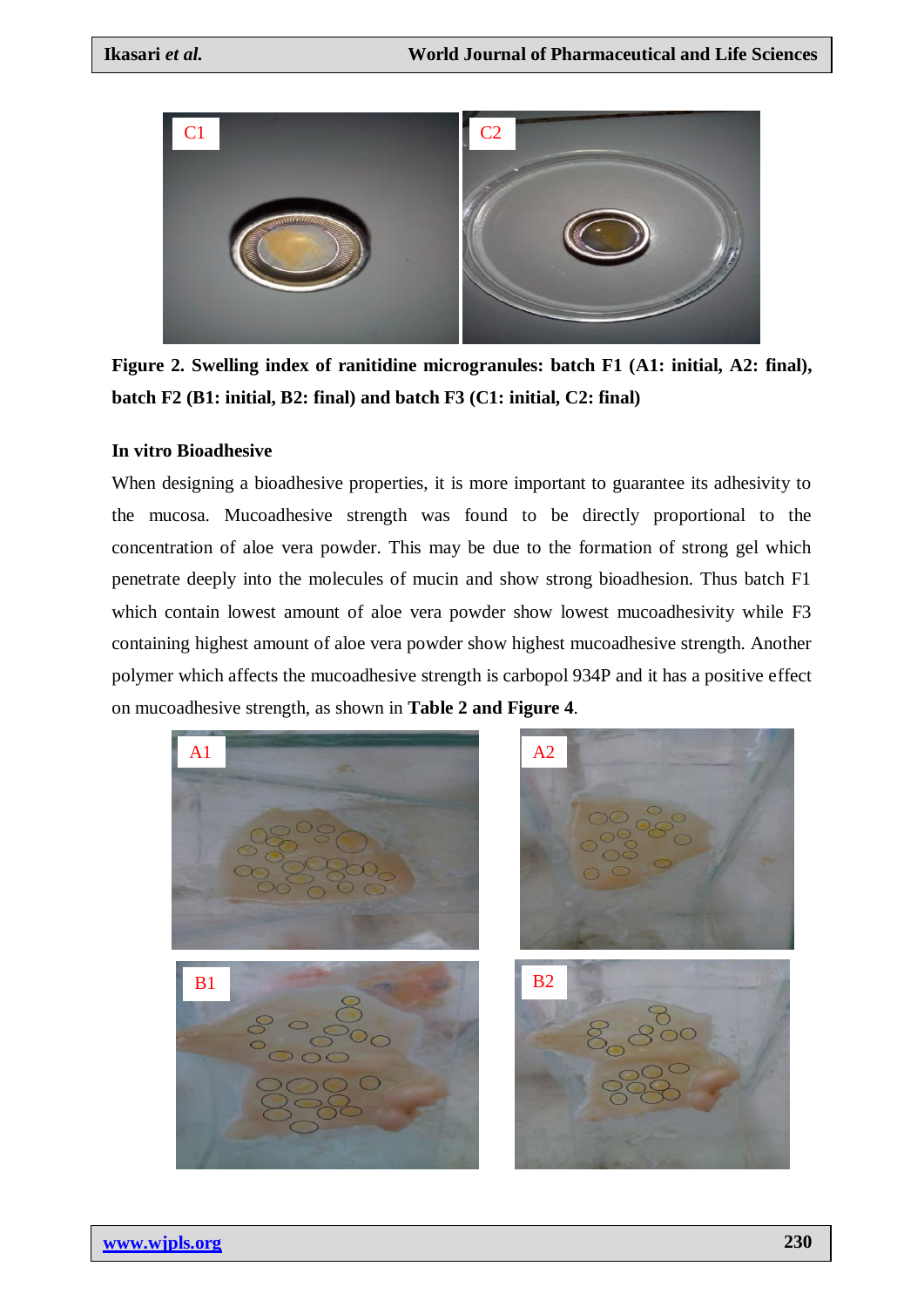

**Figure 4. In vitro bioadhesive of ranitidine microgranules: batch F1 (A1: initial, A2: final), batch F2 (B1: initial, B2: final) and batch F3 (C1: initial, C2: final)**

Bioadhesive mechanism of ranitidine HCl loaded microgranules can be explained by wetting and diffusion theories. Firstly, the wetting theory, which is based on the ability of bioadhesive polymers to spread and develop intimate contact with the mucous layers, and secondly, the diffusion theory proposes physical entanglement of mucin strands and the flexible polymer chains, or an interpenetration of mucin strands into the porous structure of the polymer substrate.<sup>[14]</sup> Analysis by ANOVA resulted significant different among three batches because of their different concentration of aloe vera powder.

## **Dissolution Efficiency**

The dissolution efficiency was used to find out the ability of drug dissolved in acid and base medium (gastric, duodenum, or ileum). This parameter has advantages to estimate the bioavailability and bioequivalency of drug. Microsize of granules was expected to improve the dissolution and to achieve the plasma concentration of ranitidine  $HCl<sup>[15]</sup>$  Testing of dissolution was done by measuring the absorbance at 30, 60, 90, 120, 150, 180, 210, 240, 270, 300, 330, and 360 minute with spectrophotometer UV-Vis.

The release standard of ranitidine HCl was 20-50% within 120 minute and 45-75% within 480 minute,  $[16]$  whereas all batches did not fill up this requirement because of the effect of polymers. Based on **Table 2**, batch F3 has the lowest dissolution efficiency. The higher concentration of aloe vera powder make the thicker barrier surrounding this microgranules, causing the lower release of ranitidine HCl.

Aloe vera powder and carbopol 934P act as hydrophilic polymers. Monolithic matrix systems was occured when using hydrophilic polymers, which swell on hydration and dissolve to release drug. This mechanism include erosion, diffusion, polymer relaxation or a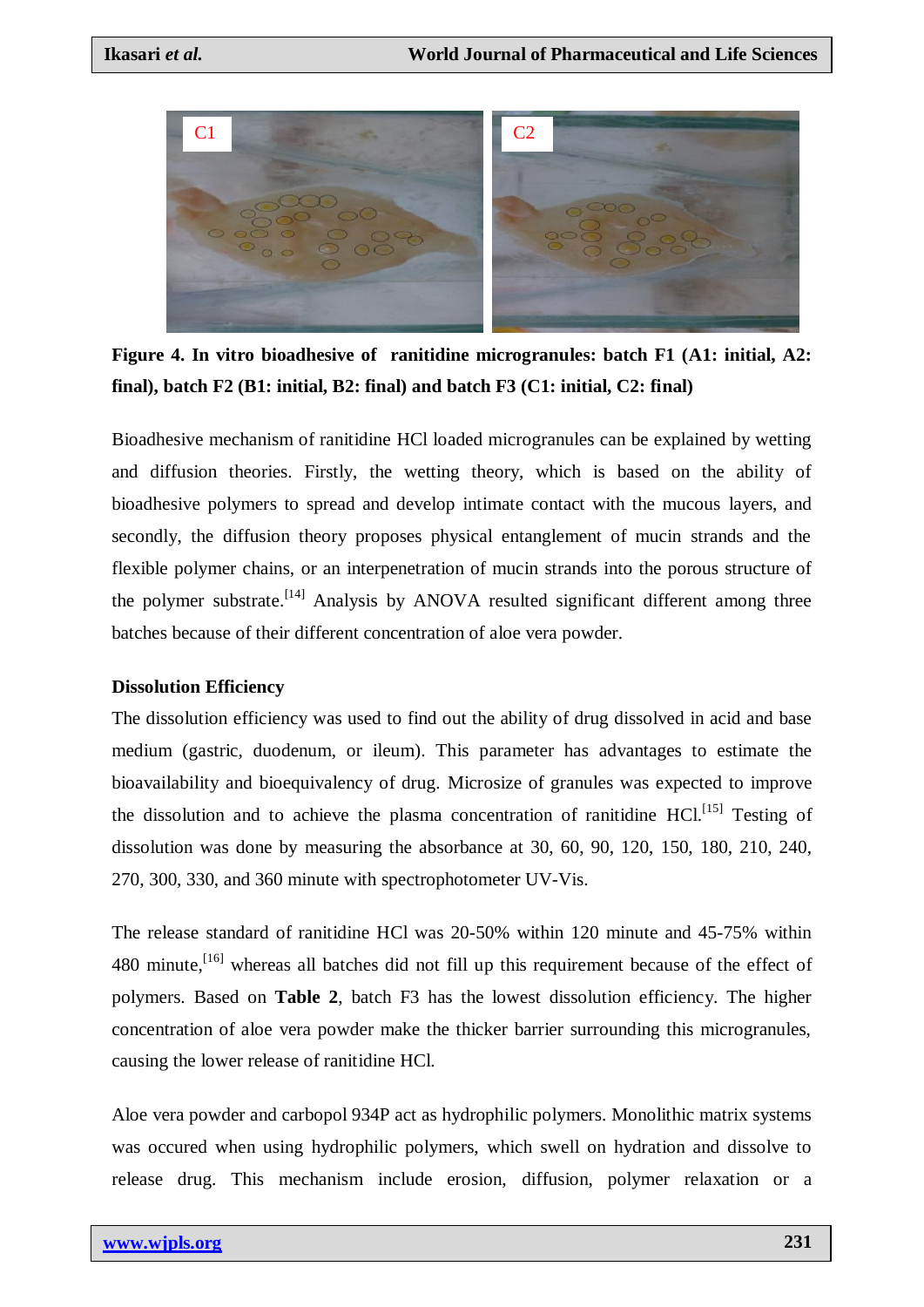combination. On contact with water a hydrophilic matrix increases in size due to the entry of the solvent. This then allows the polymer to swell up forming a barrier to drug release. The drug particles would then move through this gel layer via diffusion or erosion of the gel eventually allowing drug to be released.<sup>[17]</sup>

#### **Kinetic models**

| <b>Batches</b> | <b>R</b> values |                    |         | <b>Slope values</b> |                    |         |
|----------------|-----------------|--------------------|---------|---------------------|--------------------|---------|
|                | Zero order      | <b>First order</b> | Higuchi | <b>Zero order</b>   | <b>First order</b> | Higuchi |
| F1             | 0.9154          | 0,8350             | 0,9613  | 0,8637              | 0,0039             | 22,9366 |
| F2             | 0,9052          | 0,8590             | 0,9438  | 0,7636              | 0,0034             | 20,1354 |
| F3             | 0.8244          | 0,7824             | 0,8905  | 0,5999              | 0,0029             | 16,3889 |

**Table 3. R values and slope values of ranitidine microgranules**

The dissolution kinetics of all batches were applied to various dissolution models such as zero order, first order, and Higuchi. The best fitted model gives the highest R value (Table 3). Thus, Higuchi model fits best for the dissolution data of all batches as it showed the highest value for R which indicate that the drug release from a system in controlled manner.<sup>[18]</sup> In the dissolution medium, firstly microgranules shows swelling of polymer and burst release of drug and after that combination of aloe vera gel and carbopol 934P acts as release retardant polymer and gives the release of drug in sustained manner.

## **CONCLUSION**

Aloe vera powder (*Aloe vera* (L.) Webb) can be used to formulate microgranules for the prolonged delivery of ranitidine HCl. The increasing concentration of aloe vera powder results decreasing of flow rate, improving of moisture content, swelling index, in vitro bioadhesive, and dissolution efficiency. The drug release followed better Higuchi model than the zero order and first order kinetic models, which confirm the monolithic matrix systems to achieve controll release dosage form.

## **ACKNOWLEDGEMENTS**

The authors thank to Technology Pharmacy Research Laboratory and Pharmacology Research Laboratory, Yayasan Pharmasi College of Pharmacy, Semarang, Indonesia for providing all the facilities to carry out this work.

## **REFERENCES**

1. Alagusundaram M., Chengaiah B., Ramkanth S., Parameswari S.A., Chetty M.S., and Dhachinamoorthi D. Formulation and Evaluation of Mucoadhesive Buccal Films of Ranitidine. International Journal of PharmTech Research, 2009; 1(3): 557-563.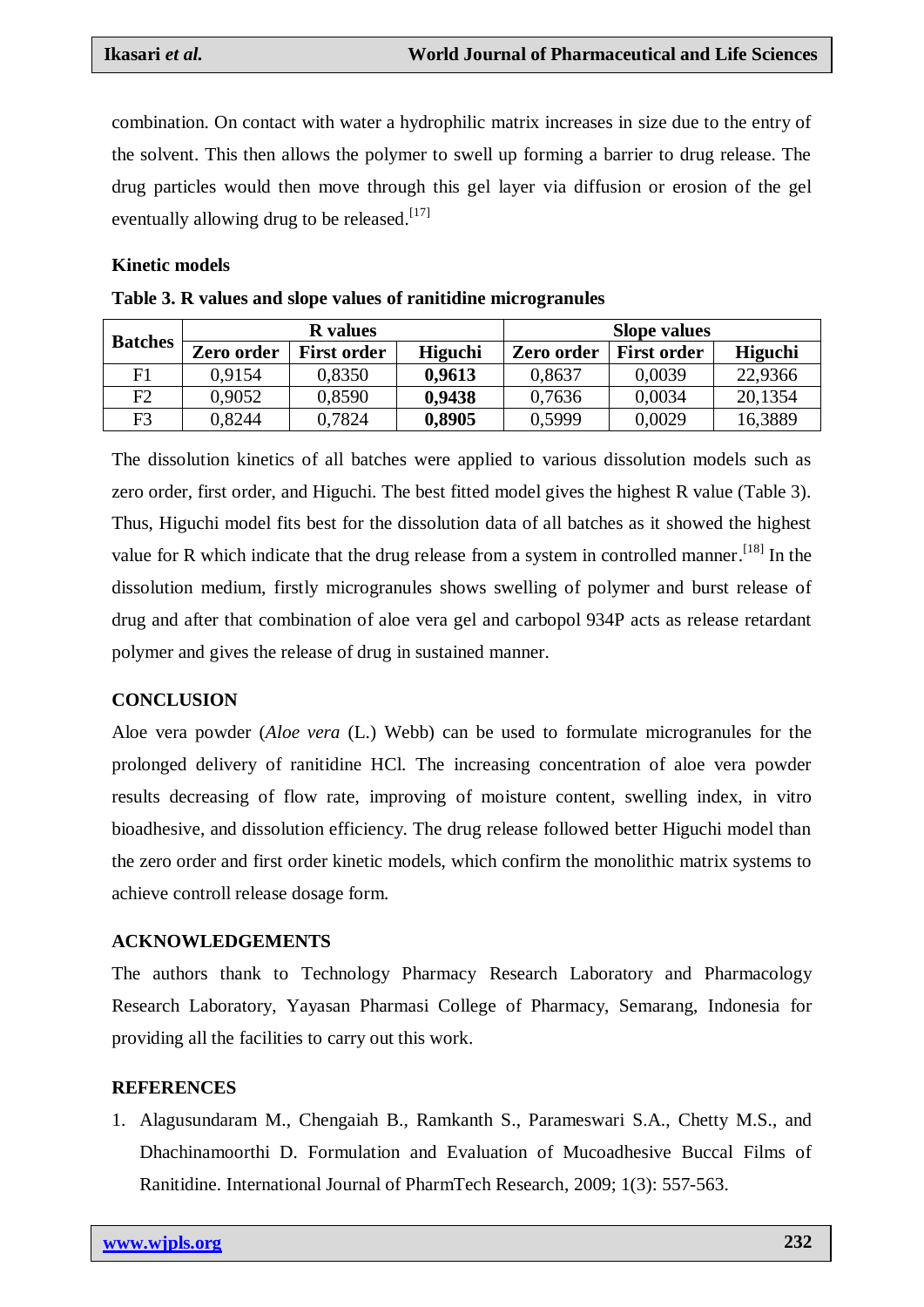- 2. Nafady M., Attallah K., Sayed M., and Gouda A. Formulation and Evaluation of a Buoyant Ranitidine Hydrochloride System. International Journal of Pharmaceutical Sciences Review and Research, 2014; 24(2): 4-8.
- 3. Maru S.G. and Singh S. Physicochemical and Mucoadhesive Strength Characterization of Natural Polymer obtained from Leaves of *Aloe vera*. Pharmtechmedica, 2013; 2(3): 303- 308.
- 4. Hamman, J.H. Composition and Applications of Aloe vera Leaf Gel. Molecules, 2008; 13: 1599-1602.
- 5. Latifah and Apriliawan, A. Pembuatan Tepung Lidah Buaya dengan Menggunakan Berbagai Macam Metode Pengeringan. Jurnal Teknologi Pangan, 2009; 71-73.
- 6. Dua K. and Trivedi P. Formulation and Evaluation of Mucoadhesive Microspheres of Ranitidine Hydrochloride using Chitosan and Sodium Carboxy Methyl Cellulose as Polymers. International Journal Pharmaceutical and Biomedical Research, 2013; 4(2): 140-144.
- 7. Miranda M., Maureira H., Rodriguez K., and Galvez, A.V. Influence of Temperature on The Drying Kinetics, Physicochemical Properties, and Antioxidant Capacity of Aloe vera (*Aloe Barbadensis Miller*) Gel. Journal of Food Engineering, 2009; 91: 297–304.
- 8. Cuna M., Alonso M.J., and Torres D. Preparation and In vivo Evaluation of Mucoadhesive Microparticles Containing Amoxycillin-Resin Complexes for Drug Delivery to The Gastric Mucosa. European Journal of Pharmaceutics and Biopharmaceutics, 2001; 51: 199-205.
- 9. Sutriyo, Rachmat H., and Rosalina, M. Pengembangan Sediaan dengan Pelepasan Dimodifikasi Mengandung Furosemid sebagai Model Zat Aktif Menggunakan Sistem Mukoadesif. Majalah Ilmu Kefarmasian, 2008; 5(1): 1-8.
- 10. Singh S., Baghel R.S., and Yadav L. A Review on Solid Dispersion. International Journal of Pharmacy and Life Sciences, 2011; 2(9): 1078-1095.
- 11. Lieberman H.A., Lachman L., and Schwartz J.B. Pharmaceutical Dosage Forms: Tablet New York; Marcel Dekker Inc: 1989.
- 12. Joshi G.K. and Kumar R.S. Formulation, Development, and Evaluation of Propranolol Hydrochloride Bucco-Adhesive Patch. World Journal of Pharmacy and Pharmaceutical Sciences, 2014; 3(9): 1624-1651.
- 13. Tripathy M., Suhaime I.K., Mohamed M.S., and Majeed A.B.A. The Pharmaceutical Application of Carbomer. Asian Journal of Pharmaceutical Sciences and Research, 2012; 2(2): 3-15.